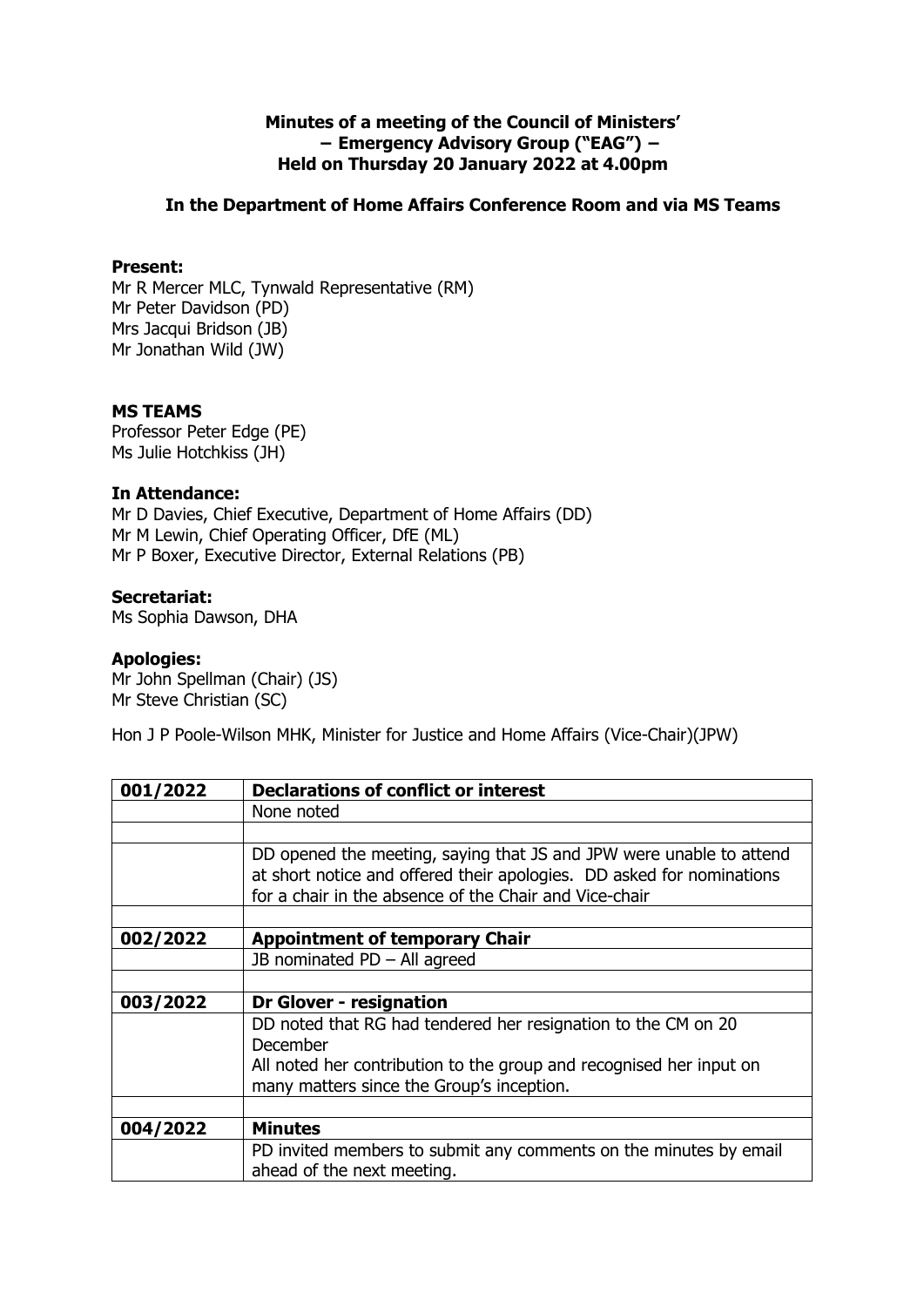| 005/2022 | PD welcomed ML and PB and invited ML to present to group                                                                                                                                                                                                                                                                                                       |
|----------|----------------------------------------------------------------------------------------------------------------------------------------------------------------------------------------------------------------------------------------------------------------------------------------------------------------------------------------------------------------|
|          | PD welcomed decision by DfE on extension of co-payment for<br>ventilation/air filtering schemes. Asked whether it could be<br>extended to church halls/other settings run by voluntary/third<br>sector - ML to consider                                                                                                                                        |
|          | Presentation attached                                                                                                                                                                                                                                                                                                                                          |
|          | ML provided an overview of CoMIN workshop that afternoon:                                                                                                                                                                                                                                                                                                      |
|          | 1. Current Covid position shows infection rates decreasing to pre<br>Omicron wave levels, although 'baseline' position may be slightly<br>higher than previously                                                                                                                                                                                               |
|          | 2. Hospital admissions remained low with very low or no admissions<br>to ICU<br>3. Aim to transition towards treating Covid-19 as endemic<br>4. Overview of vaccination levels which were very high - although<br>need to push uptake for 12-15 yr olds                                                                                                        |
|          | 5. Objective to remove legal framework around masks and other<br>pandemic related restrictions                                                                                                                                                                                                                                                                 |
|          | 6. Objective to remove isolation and testing requirements except in<br>certain healthcare settings                                                                                                                                                                                                                                                             |
|          | 7. Noted significant contribution from Manx public in tackling<br>current wave of Omicron, anecdotal increase in use of masks in<br>non-regulated spaces, for example                                                                                                                                                                                          |
|          | PD invited comments                                                                                                                                                                                                                                                                                                                                            |
|          | $PE$ – noted tension between relaxing of restrictions and the impact on<br>those who had a lower risk appetite. Use of 'personal choice' phrase can<br>be challenging because the freedoms of a large group may affect the<br>personal choice of a smaller group who are vulnerable or anxious about<br>infection. Should consider interplay with Equality Act |
|          | JB asked about reinfection rates for Omicron                                                                                                                                                                                                                                                                                                                   |
|          | ML said current advice followed UK Health Security Agency guidance<br>which states any person infected is usually estimated to have protection<br>against reinfection for 90 days                                                                                                                                                                              |
|          | ML continued:                                                                                                                                                                                                                                                                                                                                                  |
|          | CoMin looking to make decision on ending existing level 2<br>8.<br>framework in very near future                                                                                                                                                                                                                                                               |
|          | 9. CoMin seeking view from EAG to inform longer term removal of<br>all restrictions - possible decision in March in respect of:                                                                                                                                                                                                                                |
|          | <b>Borders restrictions</b><br>border measures                                                                                                                                                                                                                                                                                                                 |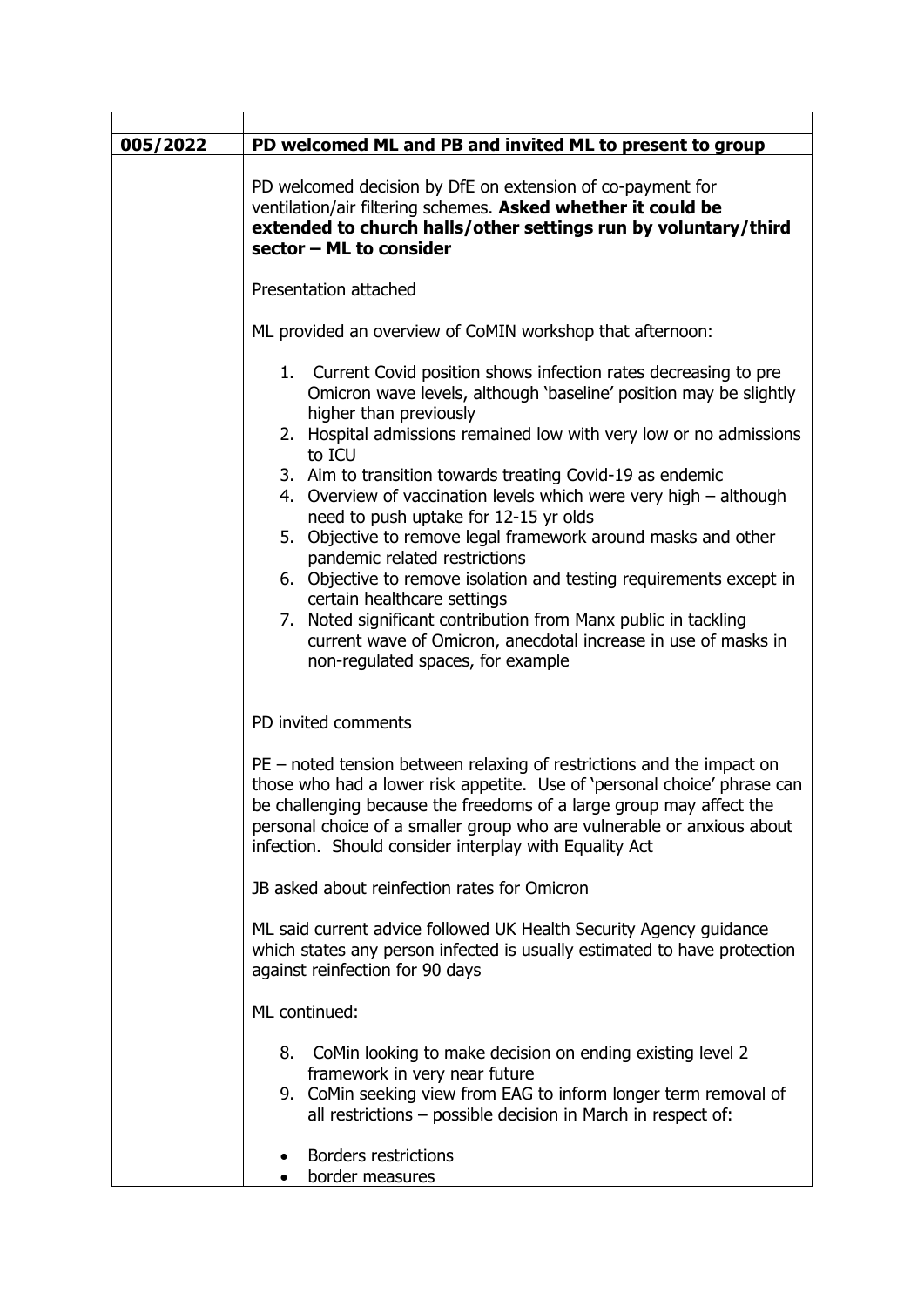|          | community measures<br>$\bullet$<br>positive cases and isolation<br>contact tracing                                                                                                            |
|----------|-----------------------------------------------------------------------------------------------------------------------------------------------------------------------------------------------|
|          | PD stated that the CoMin decision to move to the LFT testing regime<br>was had been seen to be correct and that the Island had been in the<br>forefront of policy development in this area.   |
|          | PD suggested that it would be important for CoMIN to maintain a<br>watching brief on vaccination developments and impact of waning<br>vaccination efficacy.                                   |
| 006/2022 | Chair asked for email comments in relation to the above<br>measures outlined by ML. ML would be circulating a further<br>draft shortly.                                                       |
| 007/2022 | PD asked PB for overview on current comms strategy                                                                                                                                            |
|          | PB Current development marks shift in comms strategy                                                                                                                                          |
|          |                                                                                                                                                                                               |
|          | It was acknowledged that non-online messaging was key. Strategy for<br>engaging older people included radio, bus advertising and newspaper<br>ads.                                            |
|          | Current strategy will remain in place until March                                                                                                                                             |
|          | Now in development of new strategy for March onwards. Keen to seek<br>input from EAG.                                                                                                         |
|          | Action – PB to email EAG bullets of strategy for consideration<br>with the key messages for the different community segments,<br>eg the Business Community, those in education, and so forth. |
|          | JB commented that perhaps need to demonstrate vaccination status for<br>travel could be a driver to increase uptake in vaccinations for younger<br>people.                                    |
|          | Action – agreed to invite ML and PB to update next meeting                                                                                                                                    |
|          |                                                                                                                                                                                               |
| 008/2022 | <b>AOB</b>                                                                                                                                                                                    |
|          | PE noted with RG absence, the group could usefully have a wider<br>scientific input.                                                                                                          |
|          | JH asked whether group should consider other areas such as resilience,<br>climate change and emergency planning.                                                                              |
|          | PE noted the Civil Contingencies bill was drafted and consulted upon but<br>was yet to be taken forward.                                                                                      |
|          | PD stated that group should seek a view from JPW as to role and scope<br>of group in future.                                                                                                  |